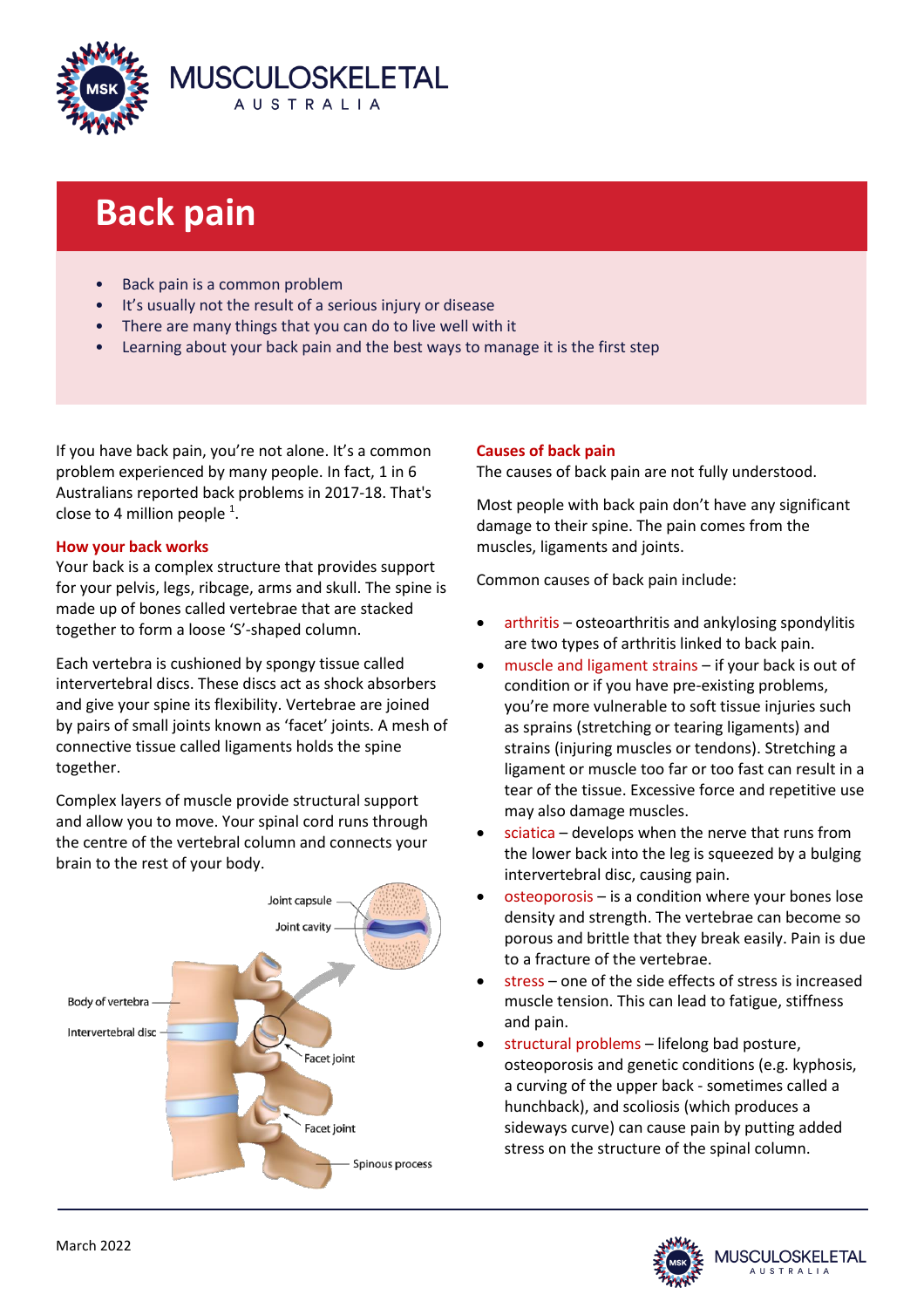More persistent back pain may be associated with arthritis of the 'facet' joints and degeneration of the discs. However people with this condition may not experience any pain.

Very rarely back pain can be a sign of a spinal fracture, an infection of the spine or cancer. Your GP will look for symptoms and signs associated with these conditions.

## **Lifestyle factors contribute to back pain**

Most cases of back pain are exacerbated by lifestyle factors including:

- lack of exercise
- being overweight or obese
- sitting for long periods
- poor posture
- stress.

# **Diagnosis**

Your doctor will discuss your back pain with you and will:

- ask about your back pain, including potential causes or triggers, if you've had back pain before, things that make your pain worse, things that make it better
- conduct a thorough physical exam.

Your doctor may also refer you for some tests, especially if they think there may be a more serious cause for your back pain.

However in most cases of back pain, imaging (e.g. xrays, CT or MRI scans) isn't useful and isn't recommended. Unnecessary tests can be expensive, and some scans involve exposure to radiation that should be avoided if the results won't help with your treatment.

A thorough examination by your doctor will decide whether more investigations are appropriate or helpful in developing a treatment plan that's right for you.

It's also important to know that many investigations show 'changes' to your spine that are likely to represent the normal passage of time, not damage to your spine.

For more information about questions to ask your doctor before you get any test, treatment or procedure visit the Choosing Wisely Australia website [www.choosingwisely.org.au.](http://www.choosingwisely.org.au/)

## **Prevention**

The key to preventing back pain is keeping your back flexible and strong. In most cases back pain can be prevented by making a few lifestyle changes.

Exercise regularly - exercise is key to a healthy back. It will improve your posture and increase muscle support of the spine. The main types of exercise that will help to keep your back strong, and reduce the risk of back pain/ injury include:

- low impact aerobic exercise aim for 30 minutes of moderate physical activity most days. This can be broken into shorter blocks of exercise if you prefer. Low impact aerobic exercises include Pilates, walking, swimming, yoga, tai chi or group exercise classes.
- core muscle strengthening strengthening exercises build muscle strength, provide stability to your joints and improve functionality (the ability to move and provide structural support for your body). Examples include lifting weights, climbing stairs, hiking hills, and body weight exercises such as planks, partial abdominal crunches, bridges and squats.
- stretching exercises help maintain flexibility. Stretching your back regularly means that your muscles are more supple and less prone to injury. Examples of stretching exercises are yoga and Pilates.

Exercising with a friend or as part of a team is also a great idea and helps keep you motivated. If you need help getting started, or you haven't exercised in a while, talk with your doctor, a physiotherapist or an exercise physiologist for advice.

Manage your weight - try to maintain a healthy weight to lessen the strain on your back.

Quit smoking - smoking increases your chances of developing back pain.

Develop good posture - be aware of your posture particularly when sitting at home, at work or in the car. Don't slouch, and use supports such as a lumbar support or footstool where needed.

Take regular stretch breaks - when you're driving, standing or sitting for long periods of time, take a moment to stretch or move about. Try to do this every hour. This will help change the position of your joints and loosen your muscles.

Lift and carry safely - if you're picking up a heavy load, squat down, hold the object as close to your body as practical and lift by using your legs. Make sure you keep your back straight. Get some help from another person or use equipment (e.g. a trolley) if the load is too heavy to manage comfortably on your own.

**2**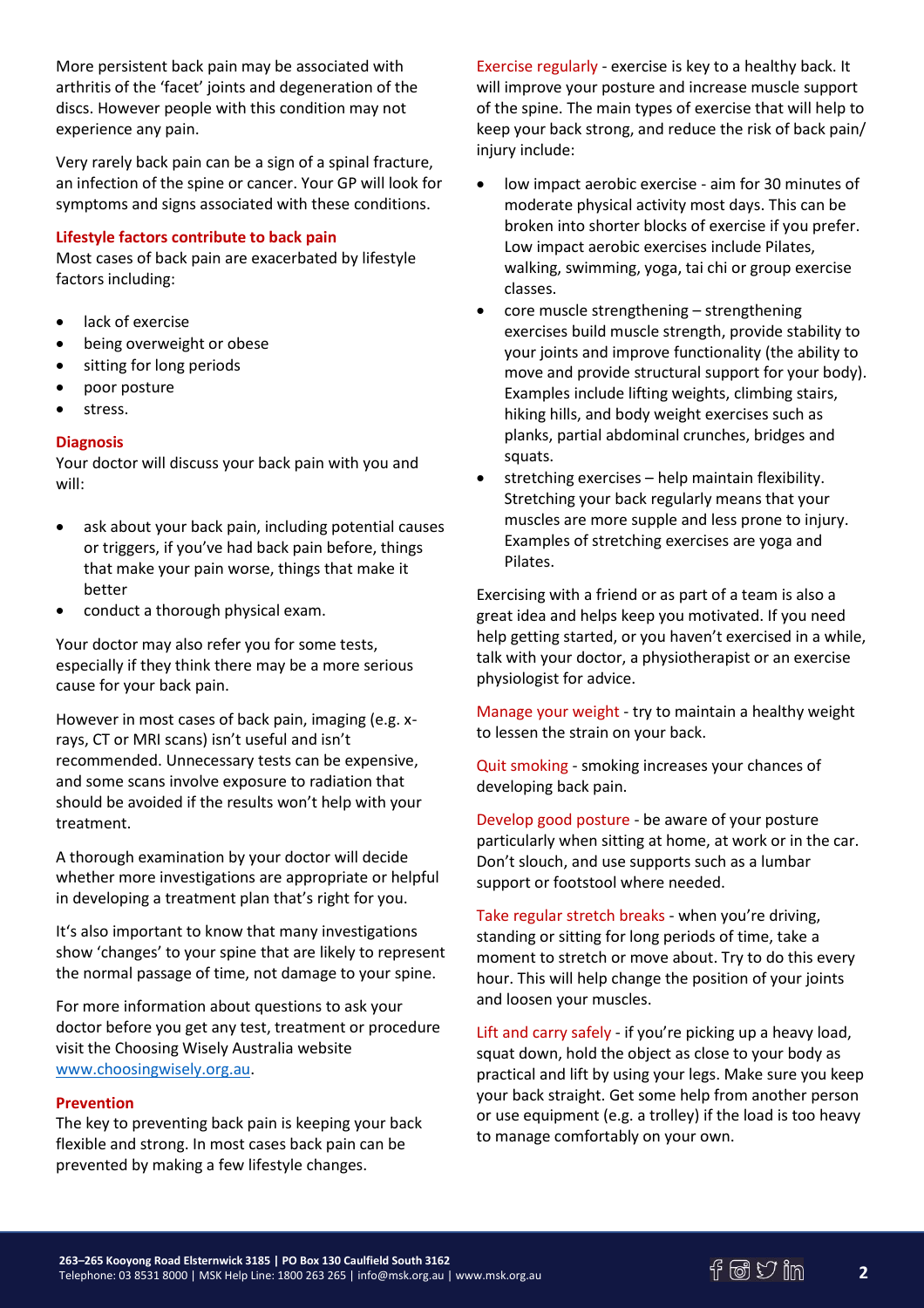Relax - learn some relaxation techniques to reduce stress levels and related muscle tension. Try massage, heat or cold packs and gentle exercise. Seek advice from a physiotherapist.

Try mindfulness - this is a form of meditation that has been scientifically proven to reduce levels of pain.

Sleep on a good mattress - a medium to firm mattress is best for preventing back pain. It should be firm enough to support your shoulders and hips and buttocks without sagging and should keep your spine straight. Try to avoid sleeping on your stomach and use a pillow that doesn't push your neck into a steep angle.

Shoes - Try to wear flat shoes as they place less strain on your back.

## **When to seek help**

In many cases of back pain, the first and most important treatment is to keep active and resume normal activities – work, sport and recreation – as soon as possible. The majority of back injuries will improve by themselves.

However there are times when it's important to see your doctor to check there are no medical problems that may be contributing to your pain.

See your doctor if you have back pain and any warning signs such as:

- severe pain that gets worse instead of better over time
- you're generally unwell with your back pain or have a fever
- problems with passing/controlling urine or bowel movements
- numbness around your anus or genitals
- numbness, pins and needles or weakness in your legs, back or anywhere else
- unsteadiness on your feet
- back pain occurring with unexplained weight loss
- redness or swelling on your back.

#### **Self-management**

Most cases of back pain will get better on its own and you won't need to see a doctor. If your back pain is recent, the following may help relieve your symptoms and speed up your recovery.

Learn more about your back pain – what makes it better, what makes it worse? Knowing as much as possible about your condition means that you can make informed decisions about your healthcare and play an active role in the management of your condition.

Rest your back (temporarily) – avoid strenuous activity but where possible continue light activity (e.g. walking). If severe pain means you need a break from standing or sitting, then limit the time you spend lying down to just a few hours at a time. Bed rest for more than a day or two isn't helpful and will actually make your back pain worse.

Get back to your normal activities - try to be as active as possible and get on with your day to day life, including work and exercise. If you're returning to heavy manual jobs this may take longer.

Use medication as prescribed - pain-relieving and muscle relaxant medication may be prescribed temporarily by your doctor.

Apply heat and cold therapy - hot and cold packs applied to the area of pain may be helpful in relieving pain temporarily. Make sure you take measures to protect your skin from heat and cold (e.g. wrap your ice pack in a tea towel).

## Try an anti-inflammatory or analgesic cream or gel -

There are many different kinds that may provide some temporary pain relief. Talk with your doctor or pharmacist for more information.

#### **Treating ongoing back pain**

Back pain can be an ongoing problem for many people. About half of the people who get back pain will experience it again. It's important to strengthen and condition your back, and be aware of your posture, even after the pain has subsided.

Talk to your physiotherapist or exercise physiologist about exercises you can do on an ongoing basis to maintain the health of your back and for your general wellbeing.

#### **Where to get help**

- Your doctor
- Physiotherapist
- Exercise physiologist
- Occupational therapist
- Musculoskeletal Australia [www.msk.org.au](http://www.msk.org.au/) MSK Help Line: 1800 263 265

#### **Reference**

<sup>1</sup>. Australian Institute of Health and Welfare. Back problems, 2020.

[https://www.aihw.gov.au/reports/chronic](https://www.aihw.gov.au/reports/chronic-musculoskeletal-conditions/back-problems/contents/what-are-back-problems)[musculoskeletal-conditions/back](https://www.aihw.gov.au/reports/chronic-musculoskeletal-conditions/back-problems/contents/what-are-back-problems)[problems/contents/what-are-back-problems](https://www.aihw.gov.au/reports/chronic-musculoskeletal-conditions/back-problems/contents/what-are-back-problems)

**3**